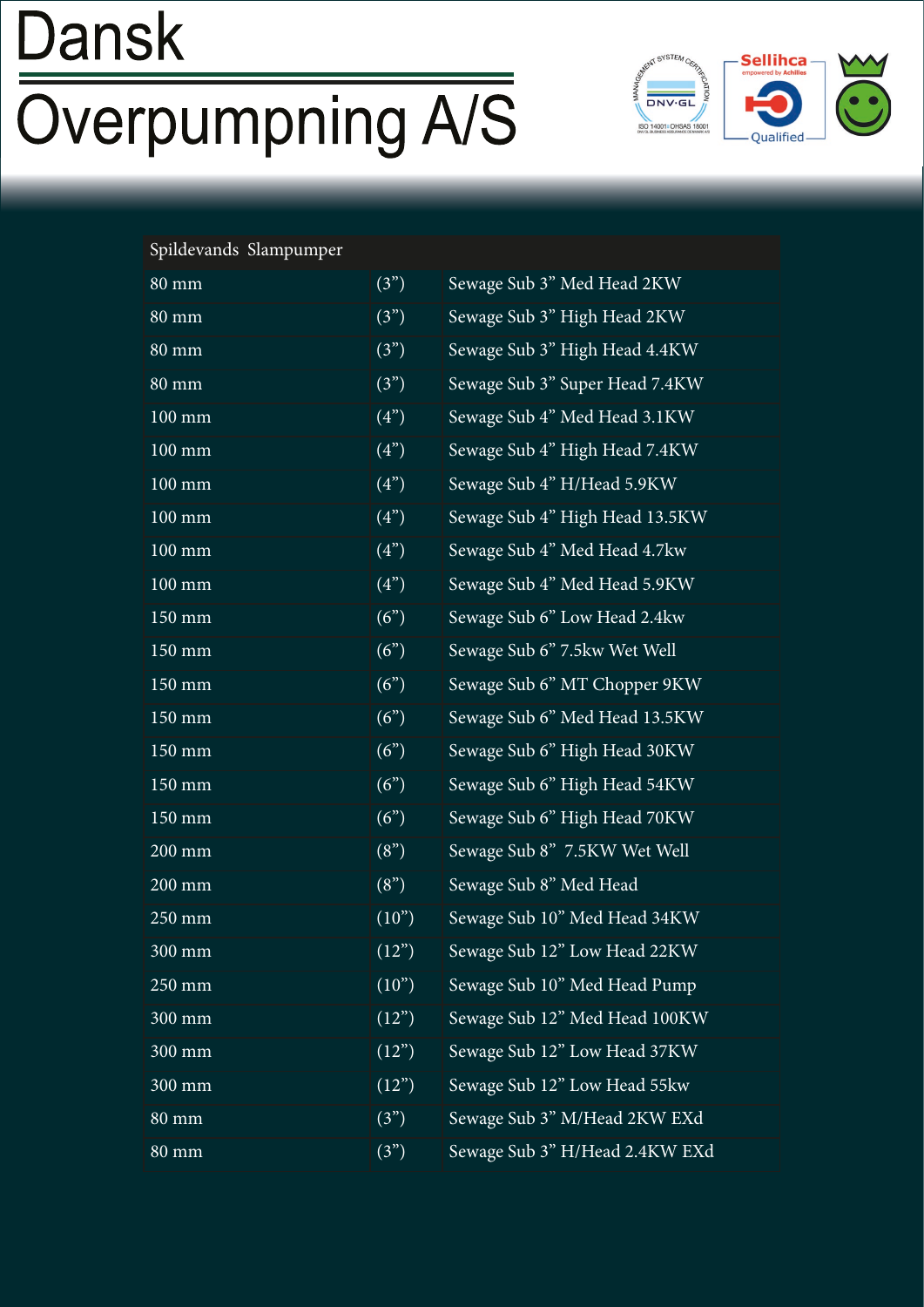# Dansk **Overpumpning A/S**



| $80 \text{ mm}$     | $(3^{n})$  |
|---------------------|------------|
| <b>80 mm</b>        | (3")       |
| $80 \text{ mm}$     | (3")       |
| $80 \text{ mm}$     | (3")       |
| $80 \text{ mm}$     | (3")       |
| $80 \text{ mm}$     | (3")       |
| 100 mm              | (4")       |
| 100 mm              | (4")       |
| $100 \text{ mm}$    | (4")       |
| $100 \text{ mm}$    | (4")       |
| $100 \text{ mm}$    | (4")       |
| 100 mm              | (4")       |
| $100 \text{ mm}$    | (4")       |
| $150 \text{ mm}$    | (6")       |
| $150$ mm            | (6")       |
| $150 \text{ mm}$    | (6")       |
| $150 \text{ mm}$    | (6")       |
| $150 \text{ mm}$    | (6")       |
| 150 mm              | (6")       |
| $150 \text{ mm}$    | (6")       |
| $200 \ \mathrm{mm}$ | (8")       |
| 200 mm              | (8")       |
| 200 mm              | (8")       |
| 200 mm              | (8")       |
| 200 mm              | (8")       |
| 200 mm              | (8")       |
| 300 mm              | $(12^{n})$ |
| $300$ mm            | (12")      |
| 300 mm              | (12")      |

Sewage Sub 3" S/Head 2.4KW EXd Sewage Sub 3" H/Head 4.2KW EXd Sewage Sub 3" S/Head 4.2KW Sewage Sub 3" S/Head 7.4KW EXd Sewage 3" SH Chopper 15kw Ex Sewage Sub 3" S/Head 15KW EXd SewageSub 4"SH Chopper 22KW EX Sewage Sub 4" S/Head 22KW EXd Sewage Sub 4" M/Head 3.1KW EXd Sewage Sub 4" H/Head 5.9KW EXd Sewage Sub 4" H/Head 9.0kwEXd Sewage Sub 4" H/Head 13.5KWEXd Sewage Sub 4/6 M/Head 5.9KW EX Sewage Sub 6" L/Head 5.9KWEXd Sewage Sub 6" M/Head 13.5KWEXd SewageSub 6"MT Chopper 13KW EX SewageSub 6"MT 22KW Exd Sewage Sub 6" H/Head 30KW EXd Sewage Sub 6" H/Head 54Kw EXd Sewage Sub 6" H/Head 70Kw EXd Sewage Sub 8" H/Head 125Kw EXd Sewage Sub 8" L/Head 13.5KWEXd Sewage Sub 8" M/Head 30Kw EXd Sewage Sub 8" M/Head 45Kw Exd Sewage Sub 8" H/Head 170kw Exd Sewage Sub 8" H/Head 215kw Exd Sewage Sub 12" L/Head 22Kw EXd Sewage Sub 12" M/Head 45Kw EXd Sewage Sub 12" L/Head 55Kw EXd